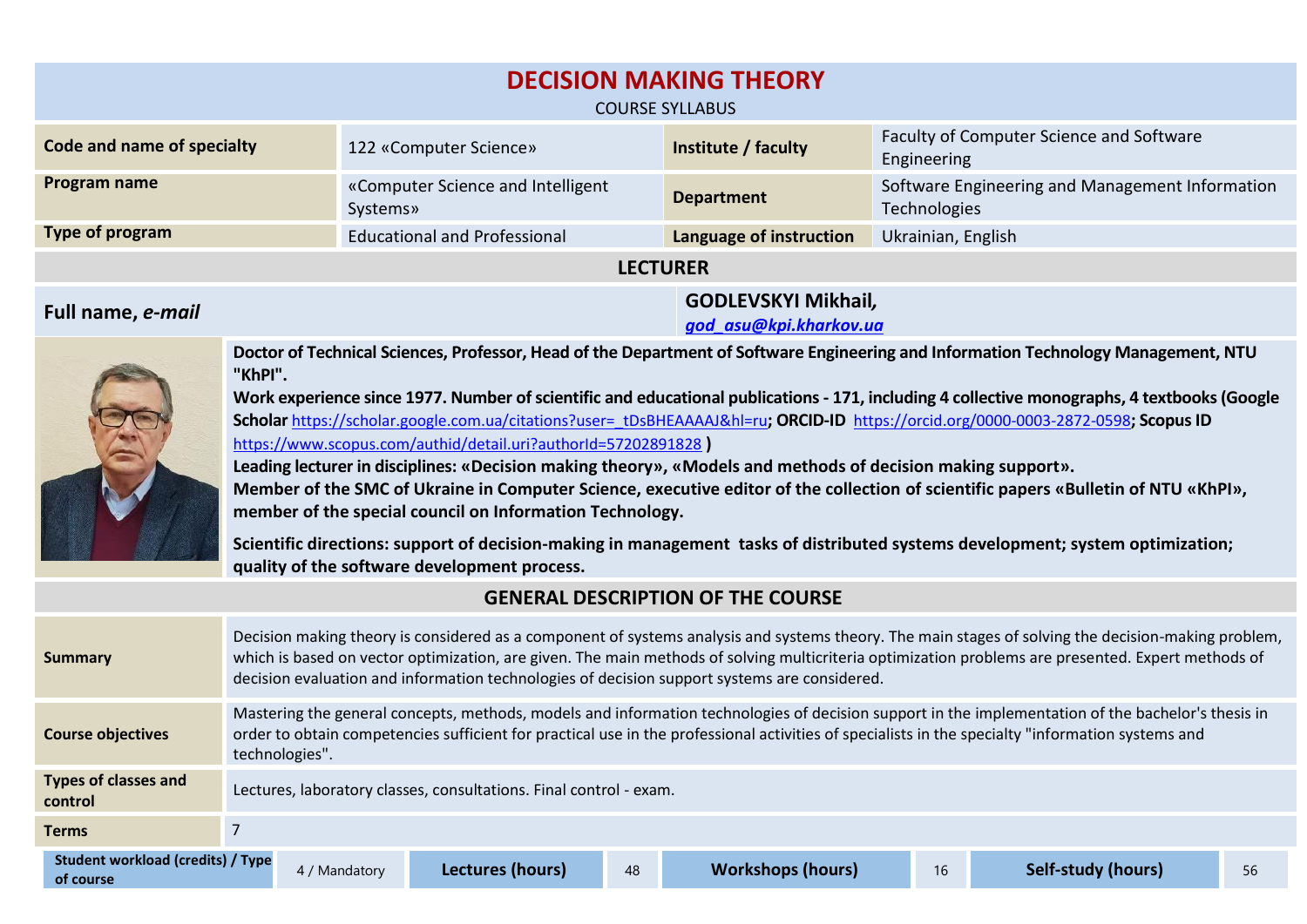| (Mandatory / elective)                                                                                                                                     |                          |                                                                                                                                |                                                                                                                                                                                                                                                                                                                                                                                                                                                                                                                                                                                 |                                                                                                                                                                                                                                                                                                                                                                                                                                                                                                                                                                                                                                                                                                                                                                                                                                                                                                                                                                                                                                                                                                                                                                                                                                                                            |                                                                                 |  |
|------------------------------------------------------------------------------------------------------------------------------------------------------------|--------------------------|--------------------------------------------------------------------------------------------------------------------------------|---------------------------------------------------------------------------------------------------------------------------------------------------------------------------------------------------------------------------------------------------------------------------------------------------------------------------------------------------------------------------------------------------------------------------------------------------------------------------------------------------------------------------------------------------------------------------------|----------------------------------------------------------------------------------------------------------------------------------------------------------------------------------------------------------------------------------------------------------------------------------------------------------------------------------------------------------------------------------------------------------------------------------------------------------------------------------------------------------------------------------------------------------------------------------------------------------------------------------------------------------------------------------------------------------------------------------------------------------------------------------------------------------------------------------------------------------------------------------------------------------------------------------------------------------------------------------------------------------------------------------------------------------------------------------------------------------------------------------------------------------------------------------------------------------------------------------------------------------------------------|---------------------------------------------------------------------------------|--|
| Programme<br>competencies                                                                                                                                  |                          | GC9. Ability to work in team.<br>GC11. Ability to make justified decisions.<br>processes in different systems and hierarchies. | GC1. Ability to abstract thinking, analysis and synthesis.<br>GC2. Ability to apply knowledge in practical situations.<br>GC6. Ability to learn and master modern knowledge.<br>GC7. Ability to search, process and analyze information from various sources.<br>GC12. Ability to evaluate and ensure the quality of performed work.<br>GC13. Ability to act being based on ethical considerations.<br>solution of system problems with conflicting goals, uncertainties, and risks.<br>assessments, multi-criteria optimization etc., to build intelligent management systems. | GC3. Knowledge and understanding of the subject area and understanding of professional activity.<br>PC1. Ability to mathematically formulate and study continuous and discrete mathematical models, justify the choice of methods and approaches for solving<br>theoretical and applied problems in the field of computer science, analysis and interpretation.<br>PC5. Ability to provide a formalized description of operations research tasks in organizational, technical, and socio-economic systems for different purposes,<br>to determine their optimal solutions, to build optimal management models taking into account changes in the economic situation, to optimize management<br>PC6. Ability to think systematically, apply the systems analysis methodology to study complex problems of different nature, methods of formalization and<br>PC7. Ability to apply the theoretical and practical basics of methodology and modeling technology to study the characteristics and behavior of complex<br>objects and systems, to conduct computational experiments with processing and analysis of results.<br>PC18. Ability to apply modern methods of decision-making theory, including methods of ranking, formation, and coordination of collective expert |                                                                                 |  |
|                                                                                                                                                            | <b>Learning outcomes</b> |                                                                                                                                | <b>Teaching and learning methods</b>                                                                                                                                                                                                                                                                                                                                                                                                                                                                                                                                            |                                                                                                                                                                                                                                                                                                                                                                                                                                                                                                                                                                                                                                                                                                                                                                                                                                                                                                                                                                                                                                                                                                                                                                                                                                                                            | <b>Forms of assessment</b><br>(continuous assessment CAS, final assessment FAS) |  |
| PLO2. Use a modern mathematical<br>apparatus of continuous and discrete<br>analysis, linear algebra, analytical<br>geometry, in professional activities to |                          |                                                                                                                                |                                                                                                                                                                                                                                                                                                                                                                                                                                                                                                                                                                                 |                                                                                                                                                                                                                                                                                                                                                                                                                                                                                                                                                                                                                                                                                                                                                                                                                                                                                                                                                                                                                                                                                                                                                                                                                                                                            |                                                                                 |  |

solve problems of theoretical and applied nature in the design and implementation of informatization

objects.

PLO7. Understand the principles of modelling organizational and technical systems and operations; use methods of operations research, solve singleand multicriteria optimization problems of linear, integer, nonlinear, stochastic programming.

PLO8. Use the methodology of system analysis of objects, processes, and

Interactive lectures with presentations, discussions, practical classes, method of feedback from students, problem-based learning

Written individual assignments for laboratory work (CAS), assessment of knowledge in laboratory classes (CAS), rapid surveys (CAS), online tests (CAS), final / semester control in the form of a semester exam, according to the schedule of the educational process (FAS)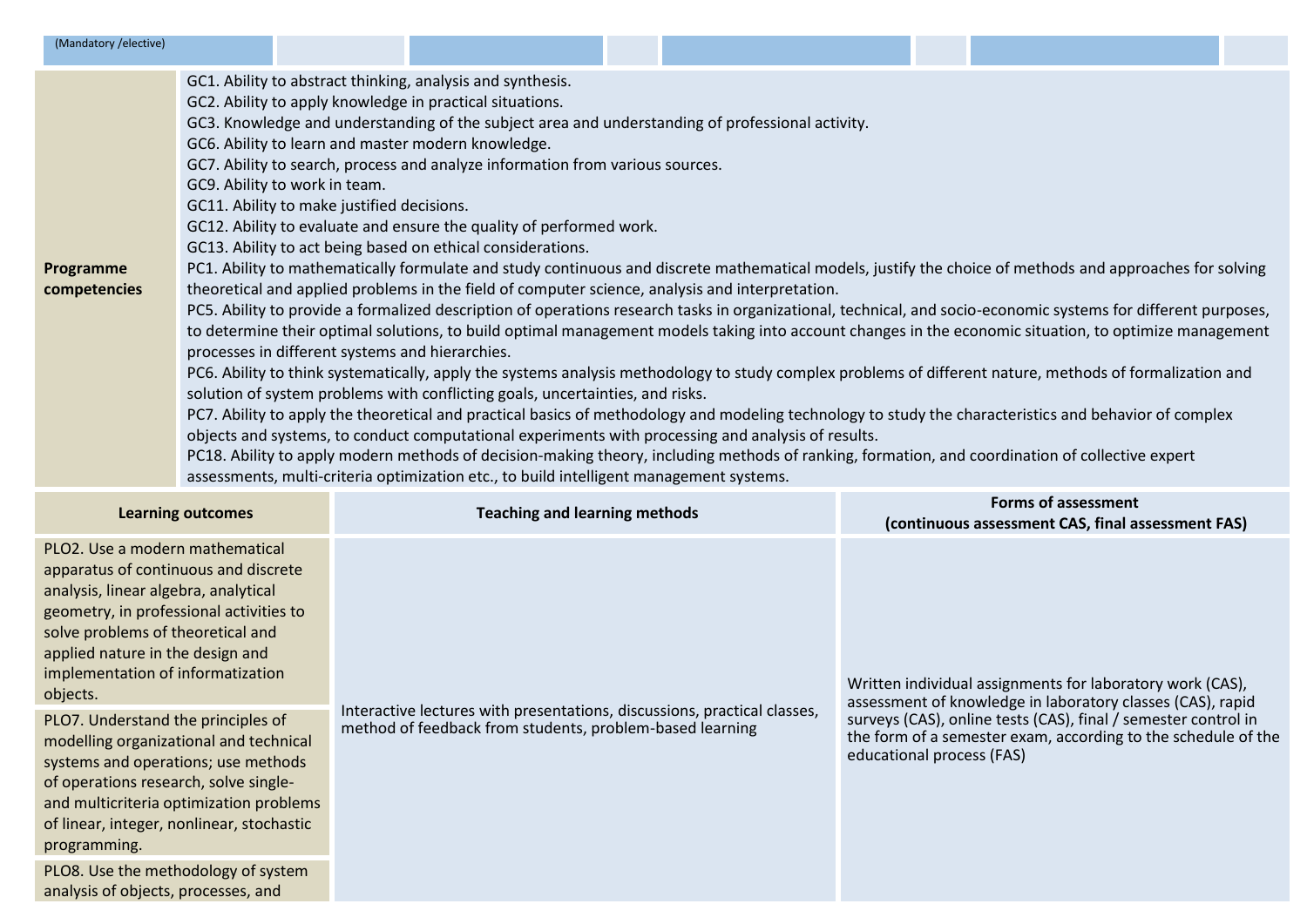systems for the tasks of analysis, prediction, management, and design of dynamic processes in macroeconomic, technical, technological, and financial objects. PLO18. Apply modern methods of decision-making theory for the construction of intelligent management systems, including methods of ranking, formation, and coordination of collective expert assessments, multicriteria optimization, and others.

## **ASSESSMENT AND GRADING**

| <b>bo</b>   | <b>Total score (points) for</b><br>all types of learning<br>activities | <b>ECTS</b> grading<br>scale | The national grading scale                               |                      | 100% Final assessment as a<br>result of Final exam (40%) та<br>and Continuous assessment |  |
|-------------|------------------------------------------------------------------------|------------------------------|----------------------------------------------------------|----------------------|------------------------------------------------------------------------------------------|--|
|             | 90-100                                                                 | $\mathsf{A}$                 | excellent                                                |                      | $(60\%).$                                                                                |  |
| cor<br>des  | 82-89                                                                  | B                            |                                                          |                      | 40% Final exam                                                                           |  |
| era<br>nts  | 74-81                                                                  |                              | good                                                     | <b>Allocation of</b> | 60% Continuous assessment                                                                |  |
| <u>ទី ១</u> | 64-73                                                                  | D                            |                                                          | grade points         |                                                                                          |  |
| ъ           | 60-63                                                                  |                              | satisfactory                                             |                      |                                                                                          |  |
|             | $35-59$                                                                | <b>FX</b>                    | Unsatisfactory (with the exam retake option)             |                      |                                                                                          |  |
| Rai         | $0 - 34$                                                               |                              | Unsatisfactory (with mandatory repetition of the course) |                      |                                                                                          |  |

**Course policy**

Students are required to attend classes according to schedule and adhere to ethical behavior. In the absence of students will need to complete all tasks to compensate for missed classes. Participation in practical classes requires prior preparation and early processing of all necessary materials for productive discussions during the lesson. Written assignments must be submitted by the deadline.

|                         | COONJE JIINOCI ONE AND CONTENT                                                                                                                                                                                                 |                    |                                                              |                     |                                                                                                                                                                                       |  |  |  |  |  |
|-------------------------|--------------------------------------------------------------------------------------------------------------------------------------------------------------------------------------------------------------------------------|--------------------|--------------------------------------------------------------|---------------------|---------------------------------------------------------------------------------------------------------------------------------------------------------------------------------------|--|--|--|--|--|
| Theme 1<br>Lecture 1    | Course subject and objectives, object of study,<br>course structure. Examples of the use of decision<br>theory in various spheres of human life.<br>Systemological analysis of decision-making<br>problems                     | Laboratory class 1 | Solving a multicriteria<br>problem using Carlin's<br>theorem | $\frac{1}{2}$<br>л. | Topic № 1. Problems of fuzzy<br>mathematical programming.<br>1.1. The task of achieving a fuzzy<br>defined goal (Bellman-Zade approach).<br>1.2. Classification of fuzzy mathematical |  |  |  |  |  |
| Theme 2<br>Lecture 2, 3 | The problem of decision making as a component of<br>systems analysis and systems theory. Setting and<br>stages of solving decision-making tasks. Difficulties<br>the problem of a unique choice. The problem of<br>evaluation. |                    |                                                              | ⊭<br>$\overline{S}$ | programming problems.<br>1.3. Generalization of the fuzzy<br>relationship of preference. The<br>generalization principle.<br>1.4. The general problem of fuzzy                        |  |  |  |  |  |

**COURSE STRUCTURE AND CONTENT**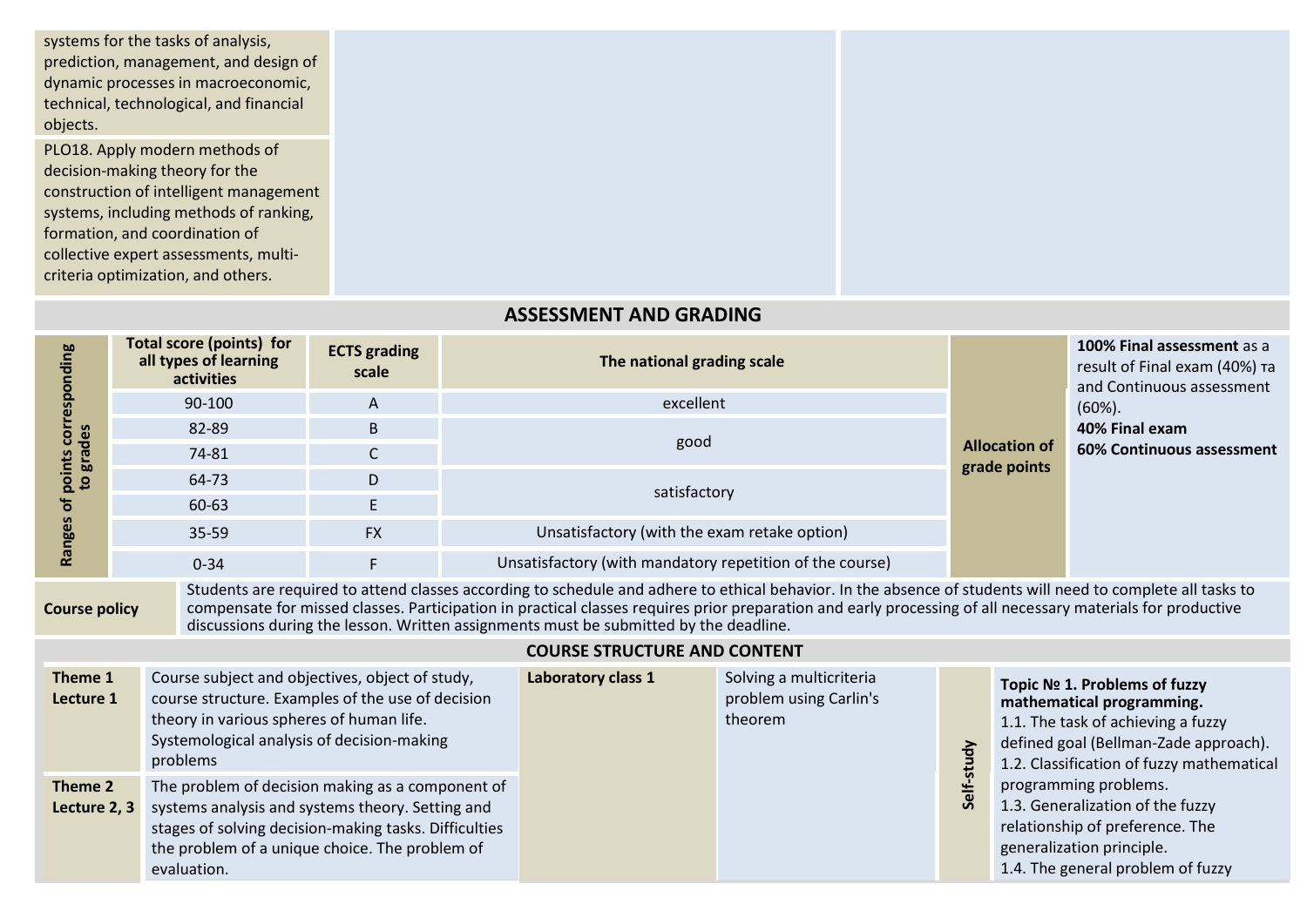| Theme 3<br>Lecture 4, 5             | Classification of methods for evaluation and<br>comparison of multicriteria alternatives. Axiomatic<br>methods. Direct methods. Methods of<br>compensation. Methods of incomparability<br>thresholds. Human-machine decision-making<br>procedures.                                                                           |                           |                                                                               |  | mathematical programming and the<br>method of its solution.<br>1.5. Transport problem in conditions of<br>uncertainty.                                                                                            |  |
|-------------------------------------|------------------------------------------------------------------------------------------------------------------------------------------------------------------------------------------------------------------------------------------------------------------------------------------------------------------------------|---------------------------|-------------------------------------------------------------------------------|--|-------------------------------------------------------------------------------------------------------------------------------------------------------------------------------------------------------------------|--|
| Theme 4<br>Lecture 6                | Measurement and scaling of partial criteria. Scales:<br>names, order, intervals, relations. Absolute scales.                                                                                                                                                                                                                 | <b>Laboratory class 2</b> | Solving a multicriteria<br>problem using the third                            |  |                                                                                                                                                                                                                   |  |
| Theme 5<br>Lecture 7                | Vector optimization based on a radical approach.<br>Pareto and Slater sets. Theoretical and practical<br>meaning of effective solutions.                                                                                                                                                                                     |                           | theorem                                                                       |  |                                                                                                                                                                                                                   |  |
| Theme 6<br>Lecture 8, 9             | Properties of effective alternatives and ways to find<br>them. Basic theorems of vector optimization. The<br>concept of an effective generalized criterion and<br>solution in the problem of multicriteria<br>optimization. The method of constraints in finding<br>compromise solutions in vector optimization<br>problems. | <b>Laboratory class 3</b> | Solving a multicriteria<br>problem by the method of<br>constraints            |  |                                                                                                                                                                                                                   |  |
| Theme 7<br>Lecture 10,<br>11        | Binary relations in decision theory. Operations on<br>binary relations. The concept of the selection<br>function. Functions and mechanisms of choice.<br>Properties of selection mechanisms.                                                                                                                                 |                           |                                                                               |  |                                                                                                                                                                                                                   |  |
| Theme 8<br>Lecture 12,<br>13        | Utility theory. Utility types. Rational choice based<br>on the utility function. Conditions for the existence<br>of the utility function. Values identification of utility<br>functions parameters. Conditions of criteria<br>independence. Multicriteria utility theory.                                                    | <b>Laboratory class 4</b> | Solving a multicriteria<br>problem by the method of<br>successive concessions |  | Topic № 2. Multicriteria decision-<br>making problems in conditions of<br>uncertainty.<br>2.1. Multicriteria decision-making tasks<br>in terms of certainty.<br>2.2. Multicriteria linear programming             |  |
| Theme 9<br>Lecture 14,<br><b>15</b> | Lexicographic optimization problems. Examples of<br>lexicographic problems. Research of lexicographic<br>problem. Representation of a lexicographical<br>relation by one functional. The method of action.                                                                                                                   |                           |                                                                               |  | (LP) problems with fuzzy objective<br>functions.<br>2.3. Multicriteria problem of LP with<br>fuzzy parameters in the objective<br>function.<br>2.4. Multicriteria nonlinear<br>programming with fuzzy parameters. |  |
| Theme 10<br>Lecture 16,<br>17       | Decision support based on system optimization.<br>The method of forming effective solutions.<br>Classification of system optimization problems.<br>System optimization algorithms.                                                                                                                                           |                           |                                                                               |  |                                                                                                                                                                                                                   |  |
| Theme 11<br>Lecture 18              | Saati pairwise comparison method. Examples of<br>use.                                                                                                                                                                                                                                                                        | <b>Laboratory class 5</b> | Solving a multicriteria<br>problem using the method of                        |  |                                                                                                                                                                                                                   |  |
| Theme 12<br>Lecture 19,             | Solve poorly structured problems by analytical<br>hierarchy. Hierarchies of priorities and justification                                                                                                                                                                                                                     |                           | sequential introduction of<br>constraints                                     |  |                                                                                                                                                                                                                   |  |